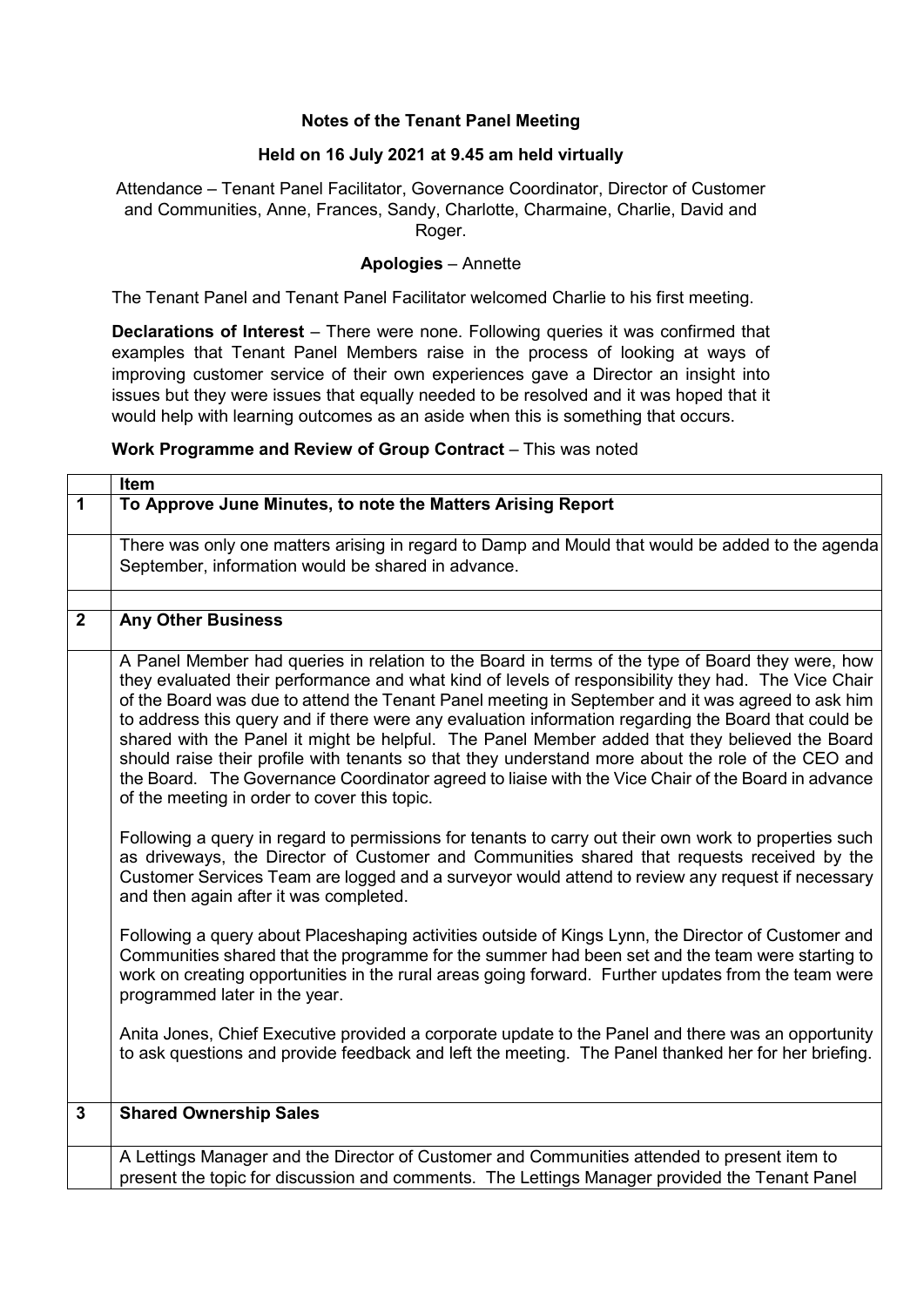|                         | with an overview of performance regarding units that Freebridge currently had for resale and that<br>were 'stair-casing' (which was a way of moving to full ownership in some cases.                                                                                                                                                                                                                                                                                                                                                                                                                                                                                                                                                                                                                                                                                              |
|-------------------------|-----------------------------------------------------------------------------------------------------------------------------------------------------------------------------------------------------------------------------------------------------------------------------------------------------------------------------------------------------------------------------------------------------------------------------------------------------------------------------------------------------------------------------------------------------------------------------------------------------------------------------------------------------------------------------------------------------------------------------------------------------------------------------------------------------------------------------------------------------------------------------------|
|                         | Responses to the Panel's queries:                                                                                                                                                                                                                                                                                                                                                                                                                                                                                                                                                                                                                                                                                                                                                                                                                                                 |
|                         | Applicants have to register on the Help to Buy Scheme, though there is no restriction on any<br>$\bullet$<br>requirement to live in the Borough, Freebridge undertakes in-depth assessment and will<br>consider more local people by preference.<br>The properties restricted to 80% in rural areas was a planning tool to ensure that shared<br>$\bullet$<br>ownership properties can always be available rurally where the prices are higher and<br>therefore available for future generations, and purchasers would be aware of this restriction.                                                                                                                                                                                                                                                                                                                              |
|                         | How many properties and type available to housing associations depended on planning permission<br>criteria set by the Local Authority. The Tenant Panel thanked the Lettings Manager for their<br>presentation and insight into the topic of shared ownership sales and they left the meeting.                                                                                                                                                                                                                                                                                                                                                                                                                                                                                                                                                                                    |
| $\overline{\mathbf{4}}$ | <b>Communications with Customers</b>                                                                                                                                                                                                                                                                                                                                                                                                                                                                                                                                                                                                                                                                                                                                                                                                                                              |
|                         | The Director of Customer and Communities provided an update to the Panel following<br>discussions at the previous meeting in regard to communications with customers. She shared<br>that there had been really useful customer service examples provided at the last meeting that she<br>had agreed to consider and feedback next steps at this meeting.                                                                                                                                                                                                                                                                                                                                                                                                                                                                                                                          |
|                         | Following numerous examples of customers not receiving call backs from employees when<br>requested to do so, a new procedure will mean that the Customer Service team will seek answers<br>to queries raised on the phone and relay directly back to the customer rather than just pass a<br>message on. It was hoped that communications would be improved as a result with a dedicated<br>point of contact. The Panel felt that this change in procedure was a step in the right direction to<br>resolve the issues with call backs.                                                                                                                                                                                                                                                                                                                                            |
|                         | Another issue raised by the Panel was with Damp and Mould, the Director of Customer and<br>Communities advised that she and someone from the Assets Team would attend the Panel<br>meeting in September to provide the draft protocol. She added that this fed into the larger piece<br>of work to contact every customer in the next 6 or 7 weeks to update data for this issue and other<br>issues, in order to identify gaps in the repairs data and understanding of repairs volumes overall.<br>They added that it would be made clear to customers through phone calls of the next steps and<br>purpose of the calls so that expectations are managed in the best way possible.                                                                                                                                                                                             |
|                         | Responses to queries by the Panel were as follows:                                                                                                                                                                                                                                                                                                                                                                                                                                                                                                                                                                                                                                                                                                                                                                                                                                |
|                         | The calls to all tenants over the next few weeks would gather more information than the<br>$\bullet$<br>Out and Abouts, which will see issues logged onto the system straight away.<br>Following a query about inconsistency in repairs advice or updates provided, the Director<br>$\bullet$<br>of Customer and Communities shared that Freebridge needed to be careful to manage<br>expectations and those responding to queries will be trying to make a judgement.<br>A Panel Member commented that this was an amazing ideal and was glad that<br>the team were being so proactive on taking on board the Tenant Panel comments. and<br>contacting all tenants was great and well done.<br>The software needed to log the data was already in place.<br>$\bullet$<br>Next year the digital offer such as the website was on the corporate plan. There were just<br>$\bullet$ |
|                         | over 1000 signed up to the portal but they were not active users and only 88 had signed<br>in, in the last month. Considering most things were now online it was not a very<br>representative way that we want customers to access services.<br>A Tenant Panel member commented that they would hope the wider tenant population<br>$\bullet$<br>would understand that those who work in the Customer Service Team do not have the<br>ability to resolve repairs and to be respectful of the job that they perform.                                                                                                                                                                                                                                                                                                                                                               |
|                         |                                                                                                                                                                                                                                                                                                                                                                                                                                                                                                                                                                                                                                                                                                                                                                                                                                                                                   |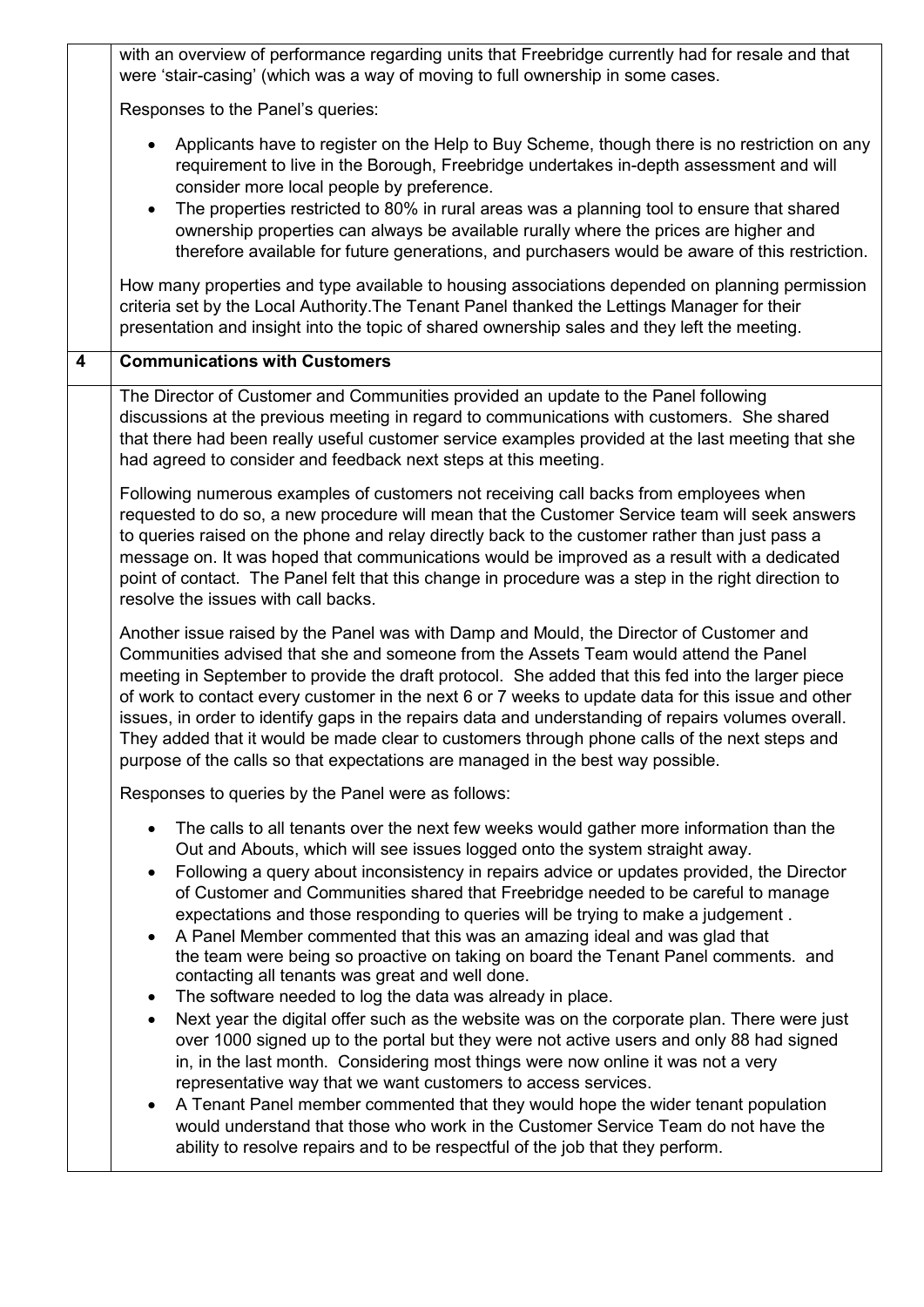|                | The Director of Customer and Communities summarised that it was hoped the contact with<br>tenants over the coming weeks will help to shape exactly what there is out there to be repaired<br>and to gather gaps in data such as damp and mould. The Governance Coordinator agreed to<br>make a note to include an update in September of how the calls had progressed within the<br>matters arising report                                                                                                                                                                                                                   |
|----------------|------------------------------------------------------------------------------------------------------------------------------------------------------------------------------------------------------------------------------------------------------------------------------------------------------------------------------------------------------------------------------------------------------------------------------------------------------------------------------------------------------------------------------------------------------------------------------------------------------------------------------|
| $5\phantom{1}$ | <b>Tenancy Sustainment Plan</b>                                                                                                                                                                                                                                                                                                                                                                                                                                                                                                                                                                                              |
|                | The Director of Customer and Communities presented the draft Tenancy Sustainment Plan as an<br>opportunity for Panel Members to comment. She added that a key objective in the strategy was<br>about supporting tenants to sustain their tenancy and the plan pulls together the different ways that<br>Freebridge aim to help customers to do that.                                                                                                                                                                                                                                                                         |
|                | Panel members commented that Freebridge did already do most of the things that were within the<br>plan but it felt that the creation of the plan took it one step further and it was hoped that as time<br>goes by the work of the plan will become clearer and it will be achieved.                                                                                                                                                                                                                                                                                                                                         |
|                | The Panel received the following responses to queries:                                                                                                                                                                                                                                                                                                                                                                                                                                                                                                                                                                       |
|                | That Freebridge do consider compounding issues that might cause ASB resulting in a<br>$\bullet$<br>tenant being unable to sustain their tenancy and explore all the options for resolution, such<br>as consideration of the type of housing someone is living in and also the impact on the<br>neighbourhood.                                                                                                                                                                                                                                                                                                                |
|                | There would need to be additional leaflets for tenants to understand the support Freebridge<br>$\bullet$<br>were looking to provide to accompany the plan. The Plan would be available on the<br>website.                                                                                                                                                                                                                                                                                                                                                                                                                    |
|                | Because of the Government restrictions on evictions in the past year due to Covid,<br>$\bullet$<br>Freebridge has had no evictions, and going forward we wish to maintain this. The vast<br>majority of tenants only don't pay because they are struggling so eviction is not an<br>appropriate tool anyway. Freebridge will try to do as much as it can, where as private<br>landlords are likely to be more of a business transaction than a social one, so a fear there<br>will be evictions in the private sector and which will increase over time. Freebridge will<br>continue to discuss this issue with the Council. |
|                | The Director of Customer and Communities shared there will be an annual report written on the<br>achievements of the plan where it will be able to see progress made and if change is needed as a<br>result. She added that the Tenant Panel will be able to review the plan. The Governance<br>Coordinator agreed to note on the Tenant Panel Work Programme.                                                                                                                                                                                                                                                               |
| 6              | <b>Covid Arrangements</b>                                                                                                                                                                                                                                                                                                                                                                                                                                                                                                                                                                                                    |
|                | The Director of Customer and Communities had asked the Tenant Panel to feedback on<br>arrangements for when after 19 <sup>th</sup> July when covid restrictions were to be legally lifted such as wearing<br>of masks, they provided the following responses:                                                                                                                                                                                                                                                                                                                                                                |
|                | Everyone needs to do as they feel necessary as far as masks and other measures.<br>A Panel member shared that whether you go into a Freebridge office or have a home visit<br>if expected to wear a mask then it should be the same for staff. If the rules are that you<br>have to wear a mask then you should, and if not then so be it.<br>Tenants should know if you want an appointment and that is the rules you should abide                                                                                                                                                                                          |
|                | what is set<br>A Panel Member shared that mask wearing can bring on asthma attacks particularly<br>through the heat, if the room is ventilated and screens are up then that should help.<br>A Panel Member shared that if they are distanced even with the tenant wearing a mask<br>$\bullet$<br>they would be happy, but if too close may would feel uncomfortable.                                                                                                                                                                                                                                                         |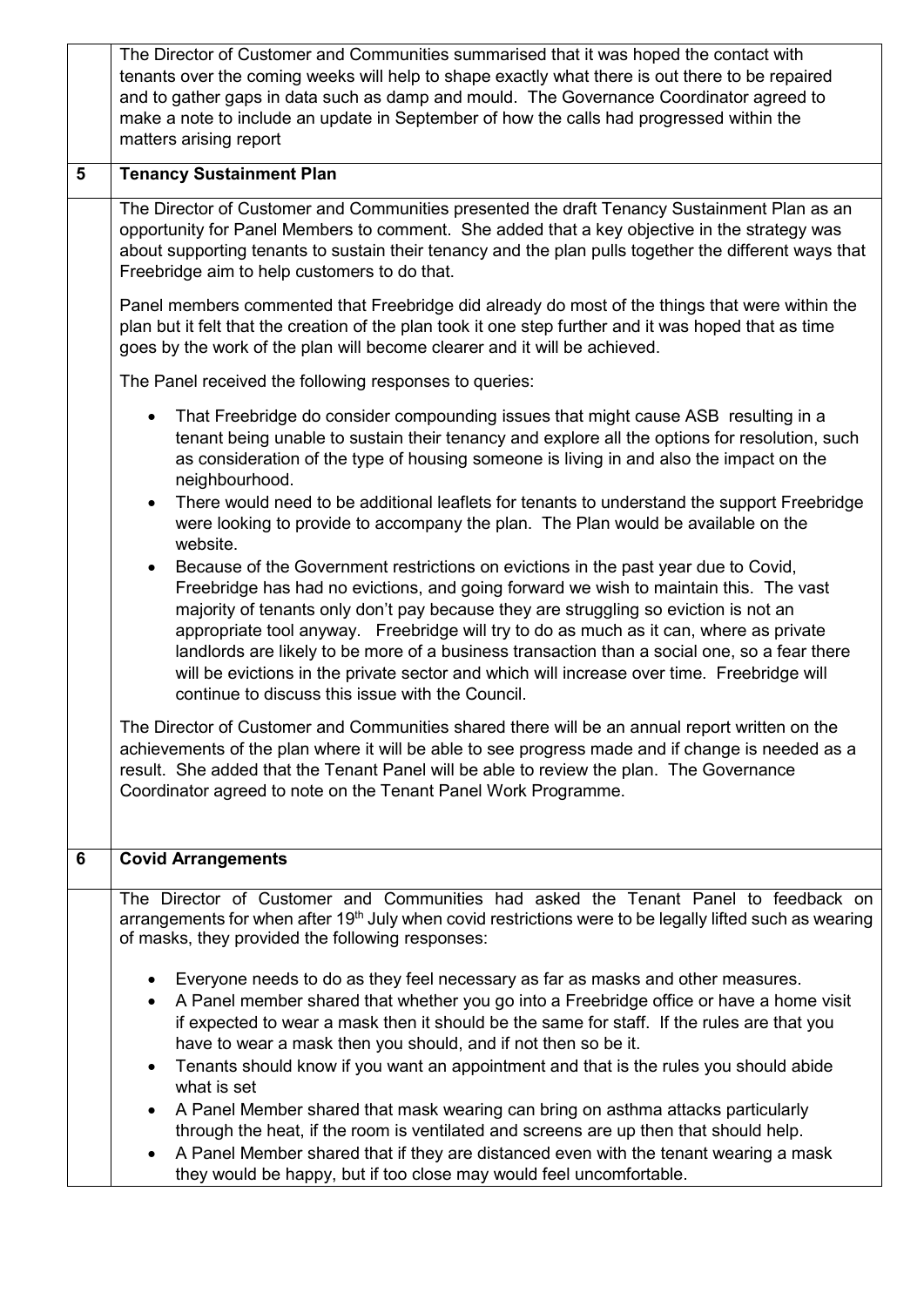|                | A Panel Member shared that there should be a sign up to say that masks if are not                                                                                                                                                                                                                                                                                                                                                                                                                                                                                                                                                                                                 |
|----------------|-----------------------------------------------------------------------------------------------------------------------------------------------------------------------------------------------------------------------------------------------------------------------------------------------------------------------------------------------------------------------------------------------------------------------------------------------------------------------------------------------------------------------------------------------------------------------------------------------------------------------------------------------------------------------------------|
|                | compulsory but if you are asked to wear a mask to do so.                                                                                                                                                                                                                                                                                                                                                                                                                                                                                                                                                                                                                          |
|                | And if you are not then served as a result it would be the customers fault.                                                                                                                                                                                                                                                                                                                                                                                                                                                                                                                                                                                                       |
|                | The Director of Customer and Communities thanked the Panel for their feedback.                                                                                                                                                                                                                                                                                                                                                                                                                                                                                                                                                                                                    |
|                |                                                                                                                                                                                                                                                                                                                                                                                                                                                                                                                                                                                                                                                                                   |
| $\overline{7}$ | <b>Key Performance Indicators (KPI)</b>                                                                                                                                                                                                                                                                                                                                                                                                                                                                                                                                                                                                                                           |
|                | The Tenant Panel reviewed the final design for KPIs and approved the redesign, which had been<br>amended from Tenant Panel feedback. A Panel Member suggested adding a key to what is classed<br>for instance as an asb, urgent or responsible repair detailed in the data. The performance KPIs<br>were the corporate ones and the Panel agreed to endorse the information. The Director of<br>Customer and Communities shared that the process had worked well and would apply it to other<br>work going forward. The Director of Customer and Communities left the meeting at this point but<br>thanked the Panel for their feedback and discussions which was a great help.   |
| 8              | <b>Draft Quarterly Report to the Board</b>                                                                                                                                                                                                                                                                                                                                                                                                                                                                                                                                                                                                                                        |
|                | The Tenant Panel approved the draft presented describing the activity of the Panel in quarter 1 from<br>April to June 2021, and agreed to add the following escalation points for Board response when the<br>Vice Chair was due to attend in September, the Tenant Panel report would be discussed on the Board<br>Meeting agenda at the end of July:                                                                                                                                                                                                                                                                                                                             |
|                | The Panel would like to know what the Board's vision is for Placeshaping and<br>community based activities beyond King's Lynn over the next five years?                                                                                                                                                                                                                                                                                                                                                                                                                                                                                                                           |
|                | The Panel are very pleased to hear of the plans in place to communicate with<br>all customers over the next few weeks regarding outstanding repairs. The<br>Tenant Panel would like the work of the teams involved in this project to be<br>recognised as it is a very positive step. The Panel believe that this proactive<br>approach that Freebridge is taking to achieve high standards in service should<br>continue in all aspects of the business going forward. However the Tenant<br>Panel have been raising the seriousness of communication issues for many<br>years; the Panel would like to know what oversight the Board will have of the<br>project going forward? |
|                | The Panel would like to know how the Board will have oversight of and monitor<br>progress on the work being done around damp and mould?                                                                                                                                                                                                                                                                                                                                                                                                                                                                                                                                           |
| 9              | Meeting how did it go                                                                                                                                                                                                                                                                                                                                                                                                                                                                                                                                                                                                                                                             |
|                | The Tenant Panel shared how their meeting had gone as follows:                                                                                                                                                                                                                                                                                                                                                                                                                                                                                                                                                                                                                    |
|                | Like to acknowledge the work that Freebridge and the Director of Customer and<br>Communities are doing to implement all the changes for better customer service.<br>Another good meeting, Covered a lot of ground. Very informative<br>$\bullet$<br>Buzzing, busy and business like.<br>$\bullet$                                                                                                                                                                                                                                                                                                                                                                                 |
|                | The meeting has been wonderful including input from the Director of Customer and<br>$\bullet$<br>Communities and Chief Executive, they had been impressed with actions going forward.<br>Agreement with most people, the Director of Customer and Communities and the Chief<br>$\bullet$<br>Executive and all the team, proud to be on the Tenant Panel with all their members.<br>Very informative, very constructive and very hopeful of some new ideas shared.                                                                                                                                                                                                                 |
|                | Well run, clear and packed a lot into the meeting time. A lot easier to follow than predicted<br>as a new member.                                                                                                                                                                                                                                                                                                                                                                                                                                                                                                                                                                 |
|                | Found it quite impressive for a first meeting, like the fact that the Chief Executive trusts the<br>Panel to share plans to shape the business. When Freebridge comes to tell the panel                                                                                                                                                                                                                                                                                                                                                                                                                                                                                           |